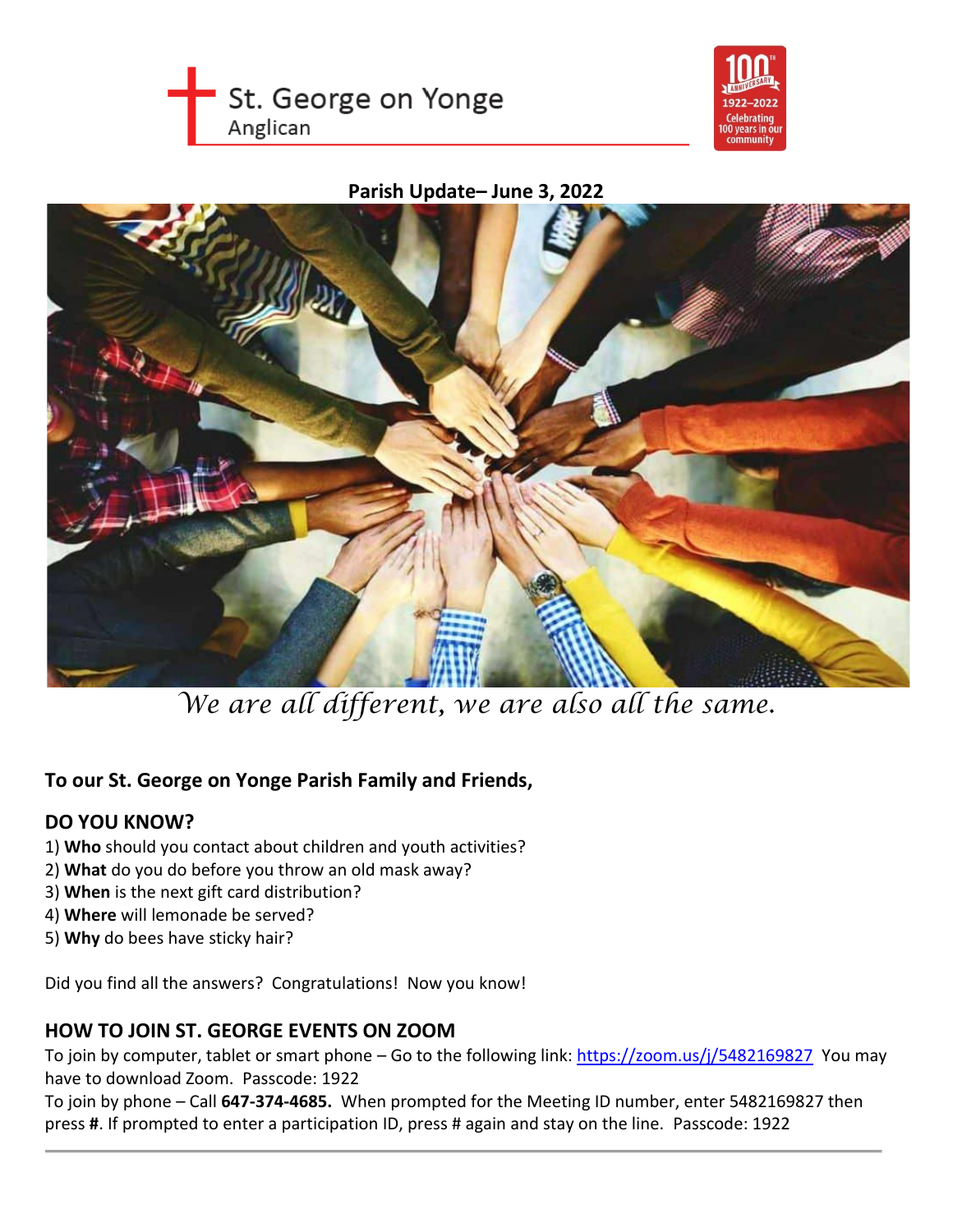Please find included this week

- The bulletin for Sunday June  $5<sup>th</sup>$  service
- Bishop's Letter

#### **\*Please join us for in-person Worship**

Our services are in-person as well as live streamed on Facebook at 10:00 each Sunday and available afterwards to watch at any time. If you are coming in person, please do a self-screening before entering the building and come to the welcome table to sign in and pick up a bulletin. Please note that at this time masks are still required for our services.

This Sunday: Pentecost, **remember to wear colours of the burning flame; red, orange, or yellow.**

#### **CALENDAR OF EVENTS**

| Worship |                            |                         |            |
|---------|----------------------------|-------------------------|------------|
| June 5  | Pentecost and Holy Baptism | In person/Facebook Live | 10:00 a.m. |
| June 8  | <b>Morning Prayer</b>      | By Zoom                 | 8:00a.m.   |
| June 9  | <b>Evening Prayer</b>      | By Zoom                 | 7:30 p.m.  |
| June 12 | <b>Trinity Sunday</b>      | In person/Facebook Live | 10:00 a.m. |
|         |                            |                         |            |

| <b>UPCOMING</b><br><b>Other Events/meetings</b> |                               |           |                   |  |  |
|-------------------------------------------------|-------------------------------|-----------|-------------------|--|--|
| June 5                                          | Lemonade on the Lawn          | in person | after the service |  |  |
| June 7                                          | <b>Gift Card distribution</b> | In person | 11 a.m.           |  |  |

#### **ON-LINE SERVICES**

- The service for June 5th is also being live-streamed on the St. George on Yonge Facebook page at **10 a.m. ET:** <https://www.facebook.com/stgeorgeonyonge/>
	- The service video will also be available on the page immediately after. \*The bulletin is attached.
- \* You can continue to access the service at [https://stgeorgeonyonge.ca/sermons.](https://stgeorgeonyonge.ca/sermons) Services for previous Sundays can be accessed from the website by clicking on *Sermon Archive*.
- \* You can hear the sermon by calling the church phone number and choosing option 8.

#### **JUNE IS NATIONAL INDIGENOUS HISTORY MONTH**

Our Diocesan Right Relations Coordinator, the Rev. Leigh Kern, is compiling resources and events to invite everyone interested to observe National Indigenous History month in a good way. These resources will be available on the Diocesan website along with links to General Synod resources for celebrating National Indigenous People's Day which falls on June 21st.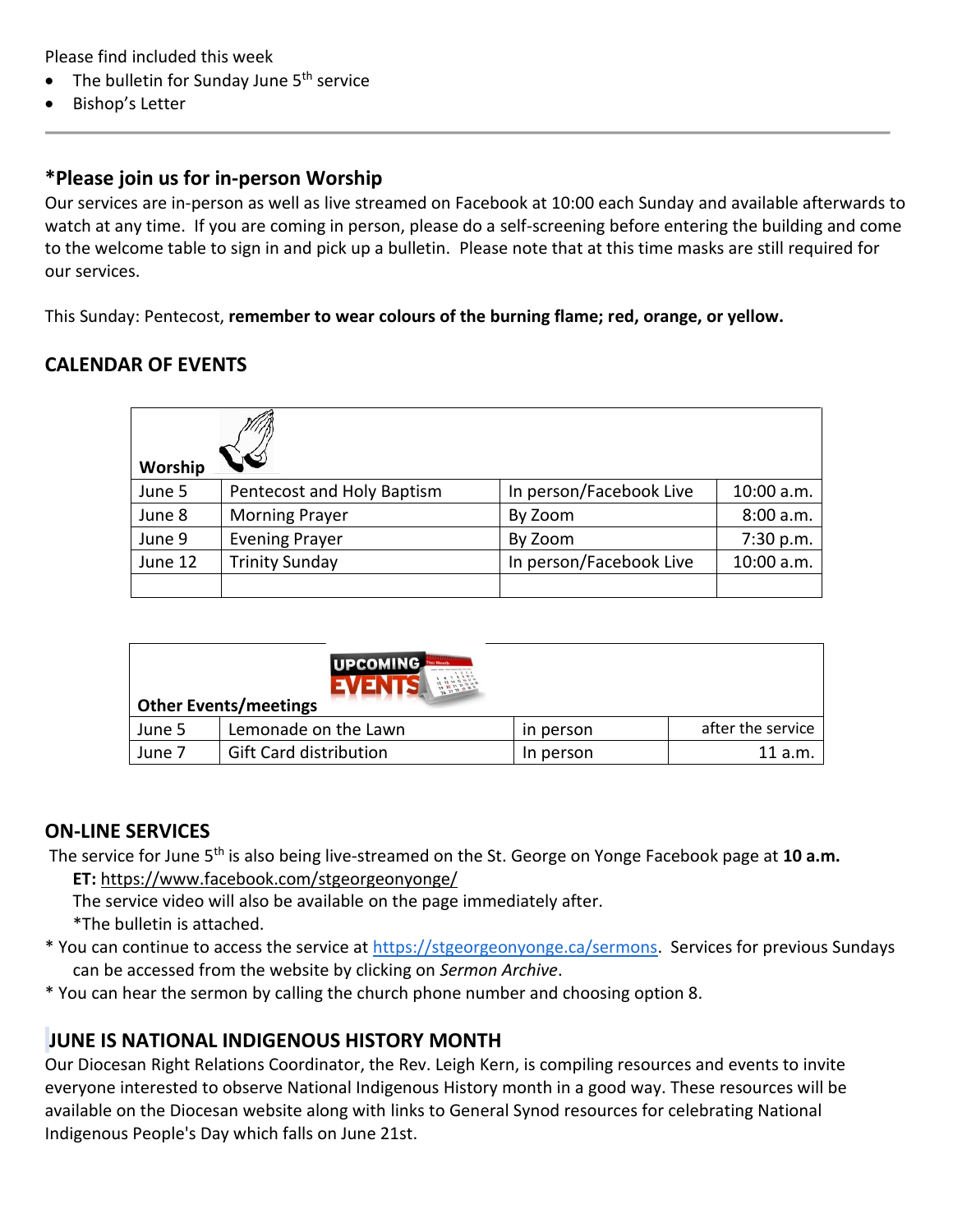## **LEMONADE ON THE LAWN – THIS SUNDAY!**



# **Back to in-person social event on June 5th!**

We are happy to announce that our Lemonade on the Lawn will be starting up in person on June 5<sup>th</sup> after the service. It will take place outside in the garden area weather permitting. Hosts are needed for this important ministry. Please speak with Lorraine Baillie or Nancy Dodsworth if you are able to help with this. Lemonade Hosts will be responsible for serving and cleaning up. All supplies provided.

## **WORSHIP HIGHLIGHTS FOR JUNE**

**June 5** is Pentecost Sunday along with a Holy Baptism. **June 12** is Trinity Sunday. **June 19** is National Indigenous Day of Prayer along with Father's Day. **June 26** is the Pride Sunday celebrating LGBTQ+.

## **MORNING PRAYER SERVICE**



Join us for Morning Prayer by Zoom. Next service is on Wednesday, June 8<sup>th</sup> Time 8:00 to 8:30 a.m. An opportunity to invite family and friends interested in morning worship. Interested in being a reader? Please respond to this weekly update or contact Doug Heyes at [dougmheyes@gmail.com.](mailto:dougmheyes@gmail.com) Use the Zoom link at the beginning of this update.



Thanks to all who participated in the Lectionary-based study series. Look here for the dates and times of the next Bible study series.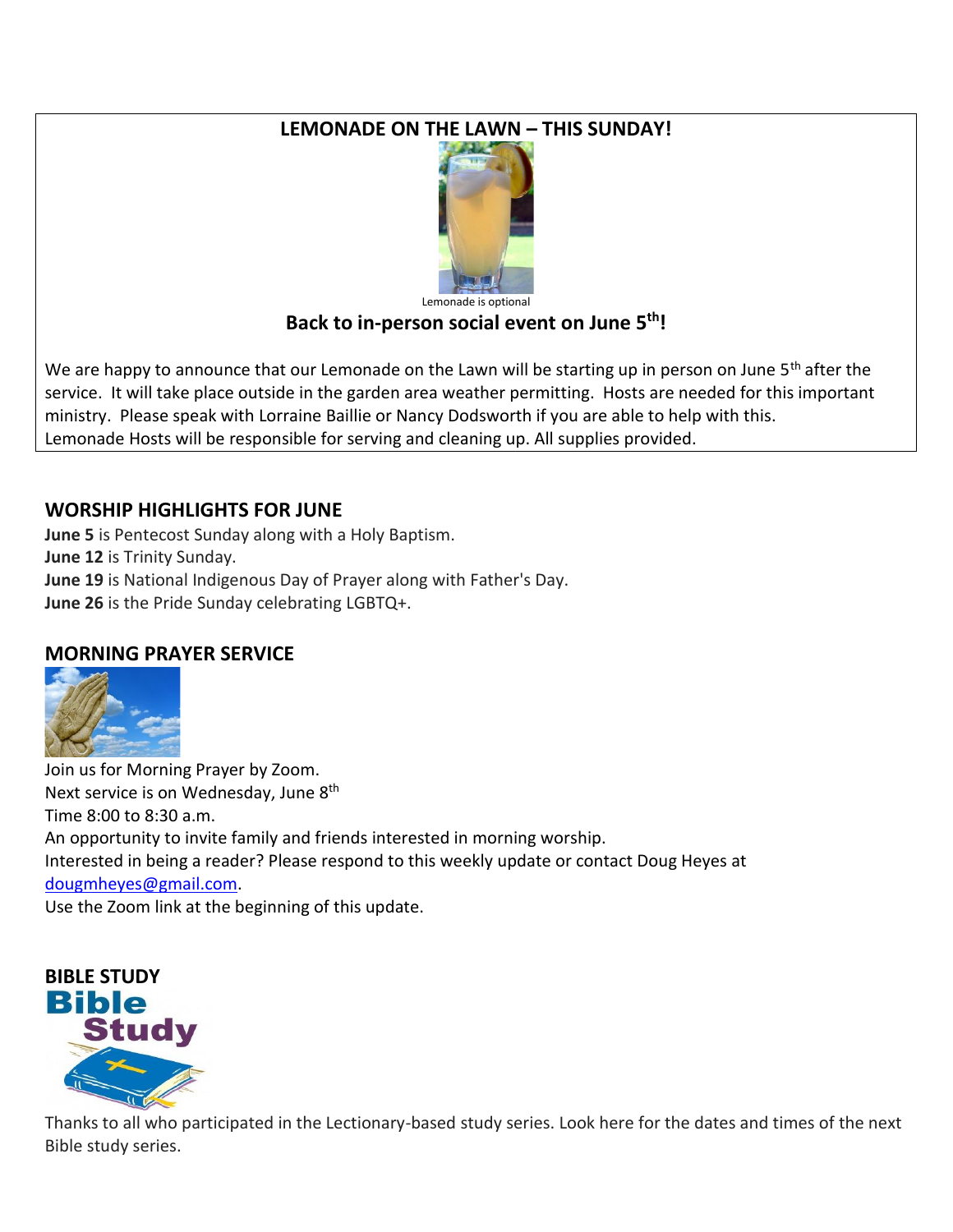#### **EVENING PRAYER**



Join us for evening prayer by Zoom. Next service is on Thursday, June 9<sup>th</sup> Time 7:30 to 8:00 p.m.

An opportunity to invite family and friends interested in evening worship.

Interested in being a reader? Please respond to this weekly update or call Rev. Leonard at 416 225-1922 x515. Use the Zoom link at the beginning of this update.

#### **GARDENS**

We continue to plant, water and weed the gardens. If you are interested in having a Rose of Sharon for your garden or balcony, please contact Lorraine. We have a number of small ones that are extra.

# **CHILDREN AND YOUTH MINISTRY**



Our next session for the children 3-11 will be on **Sunday June 12th** at 12:30 p.m. For Sundays May 22 – June 5<sup>th</sup> - if you are attending the services in person there will be children's activity bulletins available from the ushers but please bring your own pencils/markers to use if possible.

You can reach me at: Kathy: [fambail@hotmail.com](mailto:fambail@hotmail.com)

#### **CELEBRATIONS**

Any birthdays coming up in June or July? Are there any other special celebrations coming up? Just let the office know so we can wish you blessings on your special days.

Any special events that you would like to have fresh flowers at the service to help celebrate? We have fresh flowers at services when we get a donation for them. We also need flowers for special services such as Easter. We put a notice in our service bulletin that the flowers today are given to the Glory of God and in loving memory of, in honour of *name(s)* celebrating a special event, *name(s)* celebrating a special birthday, anniversary… etc. from *their family* or *name of person/people donating.*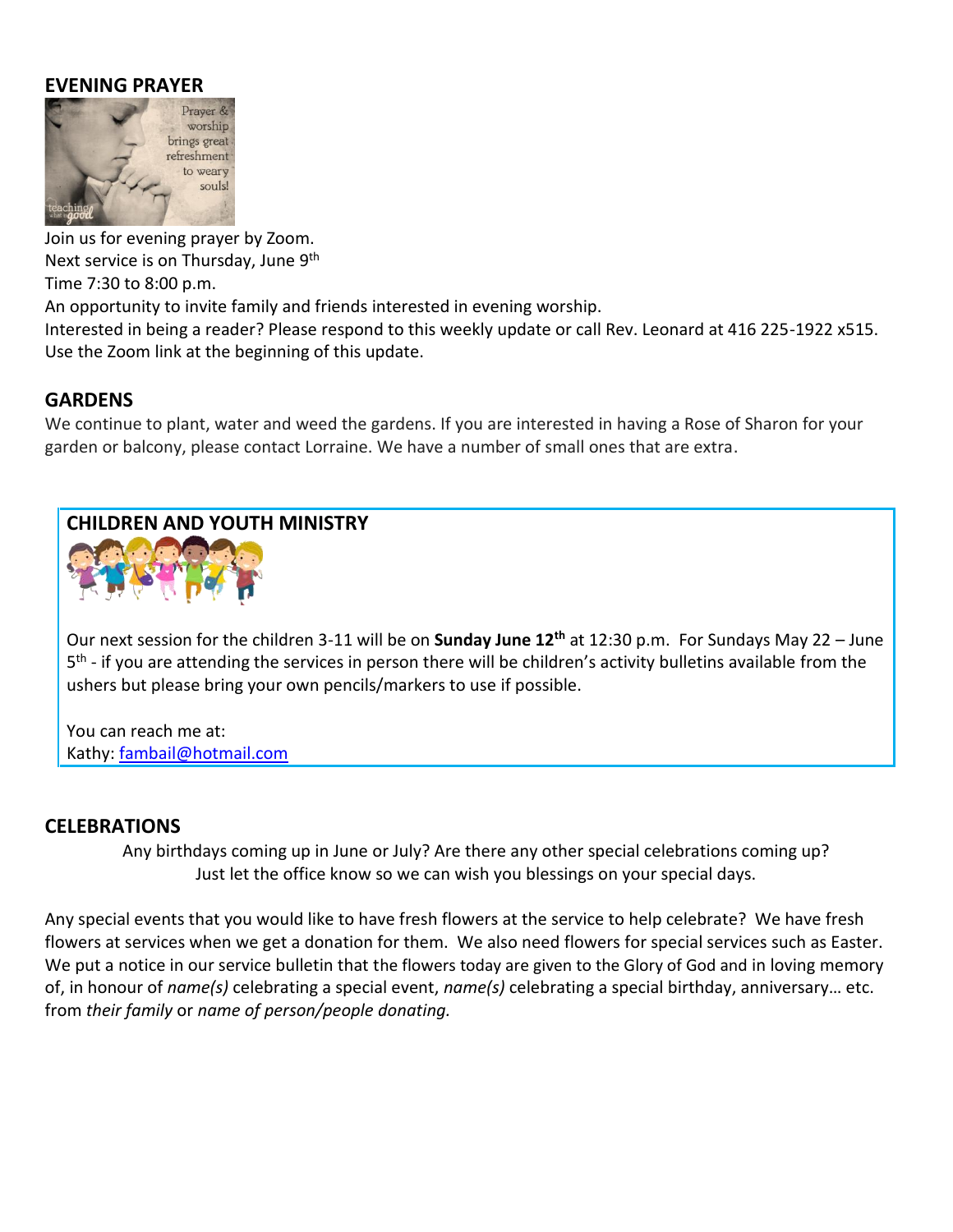## **PROUD ANGLICANS**



After a COVID-enforced absence for two years, the Toronto Pride Parade will return on Sunday June 26<sup>th</sup>. We'd like to invite members of your welcoming parish to join in the parade. St. George on Yonge is considered a welcoming parish as a LGBTQ2S+ affirming church.

For more information please see their Facebook page - [www.facebook.com/groups/ProudAnglicans/](http://www.facebook.com/groups/ProudAnglicans/) or email them at [info@proudanglicans.ca](mailto:info@proudanglicans.ca)

#### **PHOTO GALLERY**

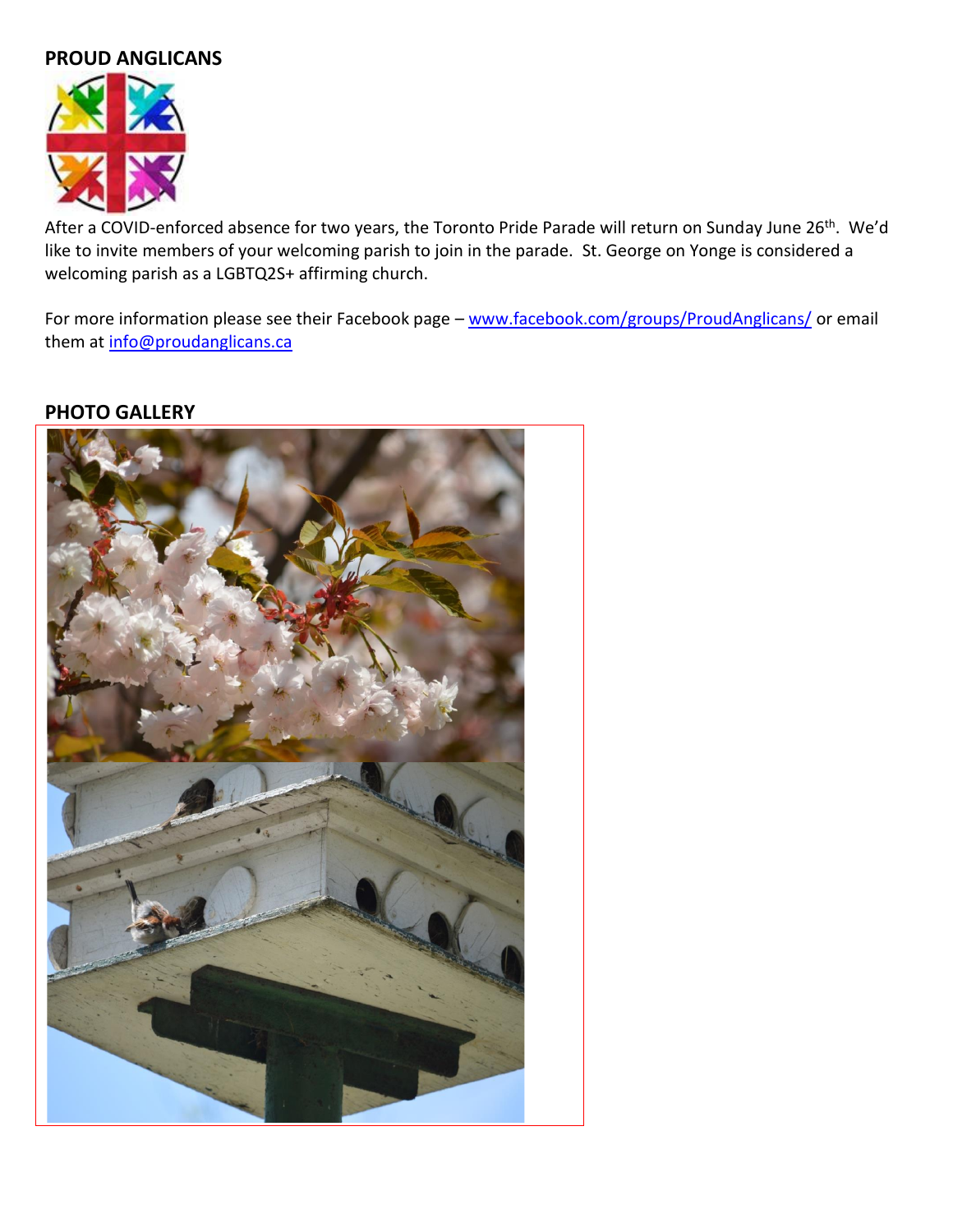

High Park in the Spring. photos thanks to Doug Heyes

Do you have any pictures of interest that we could share? Please submit them to the office for consideration.

\* \* \* \*

## **THE GREAT CANADIAN GIVING CHALLENGE – BEGAN JUNE 1st**



#### **What is the Great Canadian Giving Challenge?**

The Great Canadian Giving Challenge is a month-long initiative to encourage people to donate during a slow time of the year for fundraising. Historically, this has been the month of June. CanadaHelps wanted to change that so in 2015, they launched the first Great Canadian Giving Challenge to help charities engage their supporters and raise more money.

#### **Here's how it works:**

Every dollar donated to St. George on Yonge in June through CanadaHelps is an entry for a chance for St. George on Yonge to win \$20,000. Donations must be made via [canadahelps.org.](https://www.canadahelps.org/en/dn/49496) 

\* Minimum \$3 donation required. Contest runs from June 1, 2022 at midnight Newfoundland Daylight Time (NDT) to June 30, 2022 at 11:59:59 p.m. Pacific Daylight Time (PDT). See full rules at: <https://www.canadahelps.org/en/givingchallenge-rules/>

Please note we are not asking you to switch over to giving through CanadaHelps. Continue to give through envelopes or PAR to save the Church the credit card processing fees (3.75%) CanadaHelps charges. While we know these are hard times for many, we are asking if it's possible for you to give a little extra during the month of June to give St. George on Yonge a chance to win the \$20,000 prize. Thank you!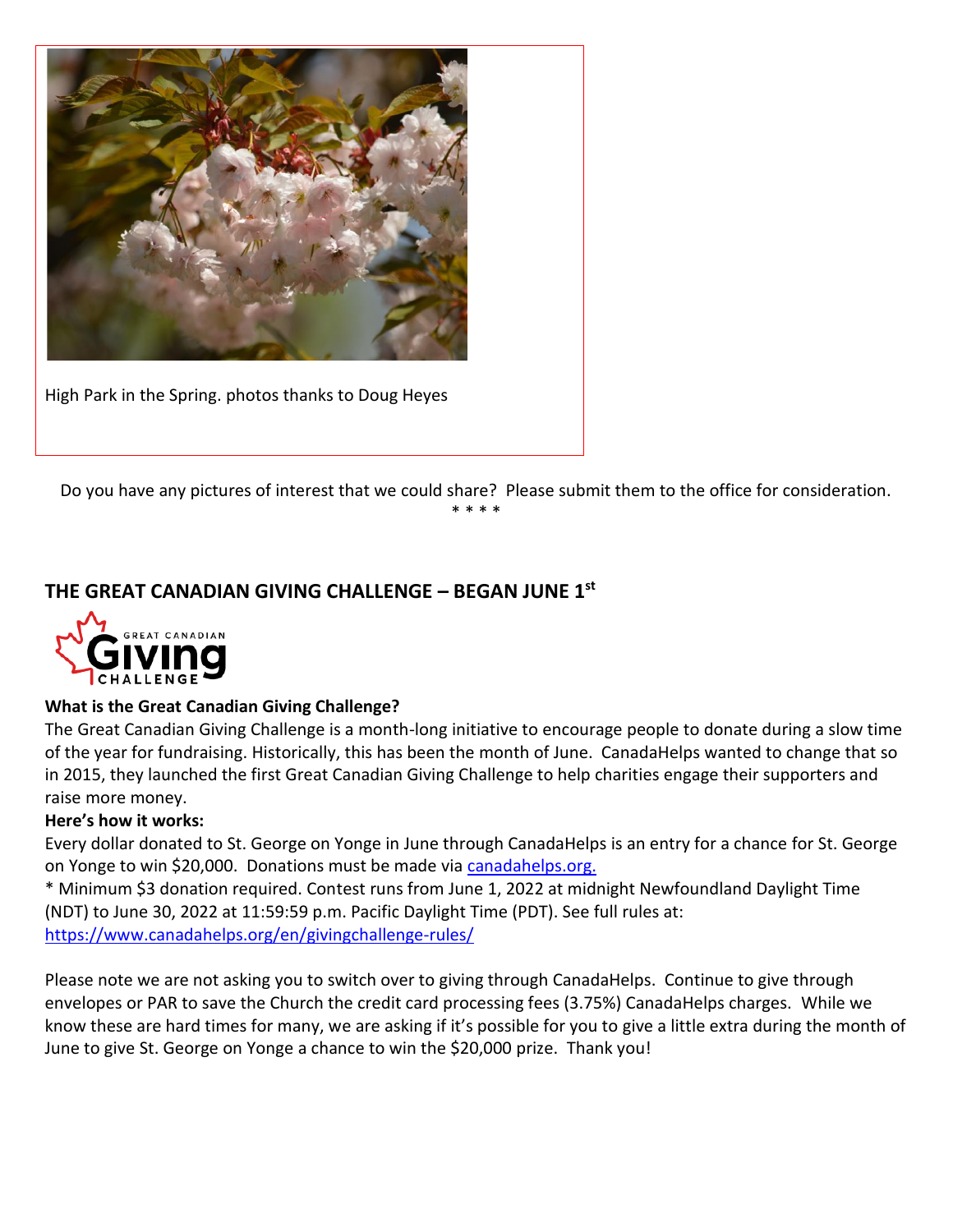#### **SMILE OF THE WEEK!**



shared by womenafter50.com

In these times, things that make us smile are very important. Do you have something that could make someone else smile? Please submit anything you have to the office for consideration. \* \* \* \*

**We Remember in Prayer Today and This Week . . . Congregation Cycle** Jiranee A Anne, Lorraine & Kathy B Daniel B, Priya S & Joey Daniel B Julius B



*Peace I leave with You. My Peace I give to you.* John 14:27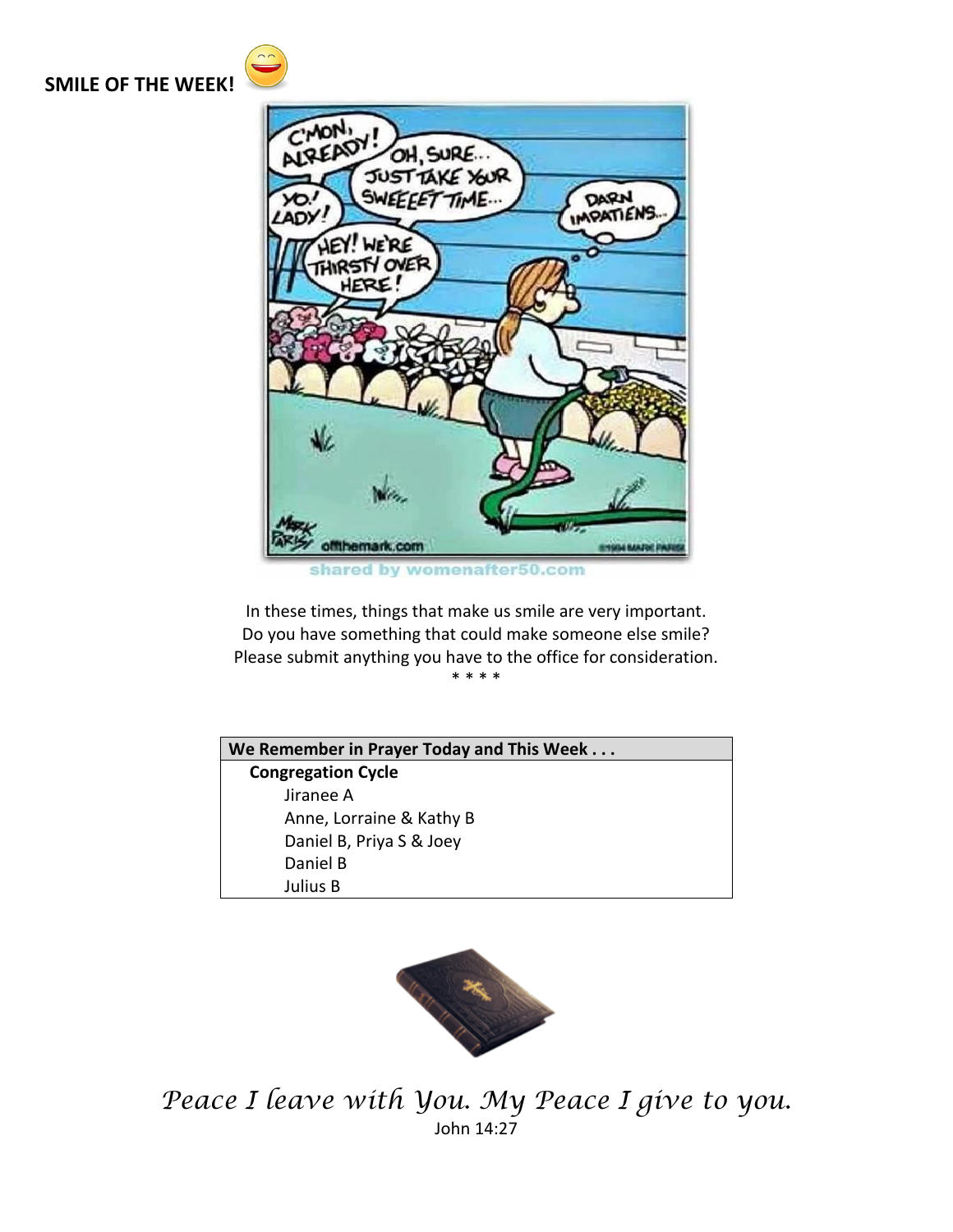## **ONGOING REMINDERS**

#### **TERRITORIAL ACKNOWLEDGEMENT**

This is the Land Acknowledgement that has been adopted by St. George on Yonge:

The land on which we gather is the traditional territory of the Huron-Wendat, Haudenosaunee (ho-den-oh-shownee) and Anishinabek (ah-nish-nah-bek) Nations, and the Mississaugas of the Credit First Nation. This territory was the subject of the Dish With One Spoon Wampum Belt Covenant, an agreement between the Iroquois Confederacy and the Ojibwe and allied nations to peaceably share and care for the resources around the Great Lakes. This territory is also covered by the Toronto Purchase. Today, Toronto is home to many Indigenous people from across Turtle Island.

We recognize the enduring presence of Indigenous peoples connected to and on this land. We are grateful for the opportunity to gather on this territory and work in this community, and we commit ourselves to the work of reconciliation with Indigenous peoples.

## **\$TEWARD\$HIP**

As we are in the season of spring, with its promise of re-growth and new life, let us remember that the church has opened up again after a long 'winter' of pandemic and shutdown. Both the earth and the church need our stewardship at this fragile time.

Throughout the pandemic, St. George on Yonge maintained two weekly worship services, in person and/or virtual, continued to provide pastoral support that people relied on, and programs and services virtually, including adult religious education, church school and ESL sessions. This continued in spite of a sharp drop in income, both parishioner donations and income from building users, as ordained and lay staff and a small group of volunteers continued to deliver above and beyond the call of duty. The income shortfall is a major concern; needed maintenance and repairs can't be done because of a shortage of income, and some programs and services needed for the parish to grow cannot be funded.

St. George, like every congregation, counts on members to be generous with gifts of time, talent and treasure, so the parish and its work can flourish in this 'spring time', this time of re-birth after the pandemic, and especially as this is the parish's  $100<sup>th</sup>$  anniversary year.

Please think about your gift to St. George in a very intentional and prayerful way. The note below on 'Donation Options' has useful information to help you with your decision.

## **DONATION OPTIONS**

- PAR (Pre-authorized Remittance) is the ideal way to support the parish financially. If you are not already 'on PAR', please seriously consider this method of intentional giving, using safe, secure and automatic debit; it's very flexible and you can change or withdraw your commitment at any time. Commit to a manageable amount, and if you can offer more, place additional donations on the offertory plate on Sunday mornings. Regarding PAR or any form of donation, Envelope Secretary Anne Baillie will be happy to give you more information and assist you. She can be reached at [family.baillie@sympatico.ca](mailto:family.baillie@sympatico.ca) or 416-225-2570.
- Cheques can be mailed or dropped off at the Church in person. The Office Administrator is at the church on Tuesdays, Thursdays and Fridays during office hours to accept your cheques or even good old-fashioned cash! Please phone or email to set up a time to drop of your donation.
- At Sunday services, the offering plate remains on a table at the Sanctuary entrance rather than being passed around, due to COVID protocols. Please place your donation as you enter for worship.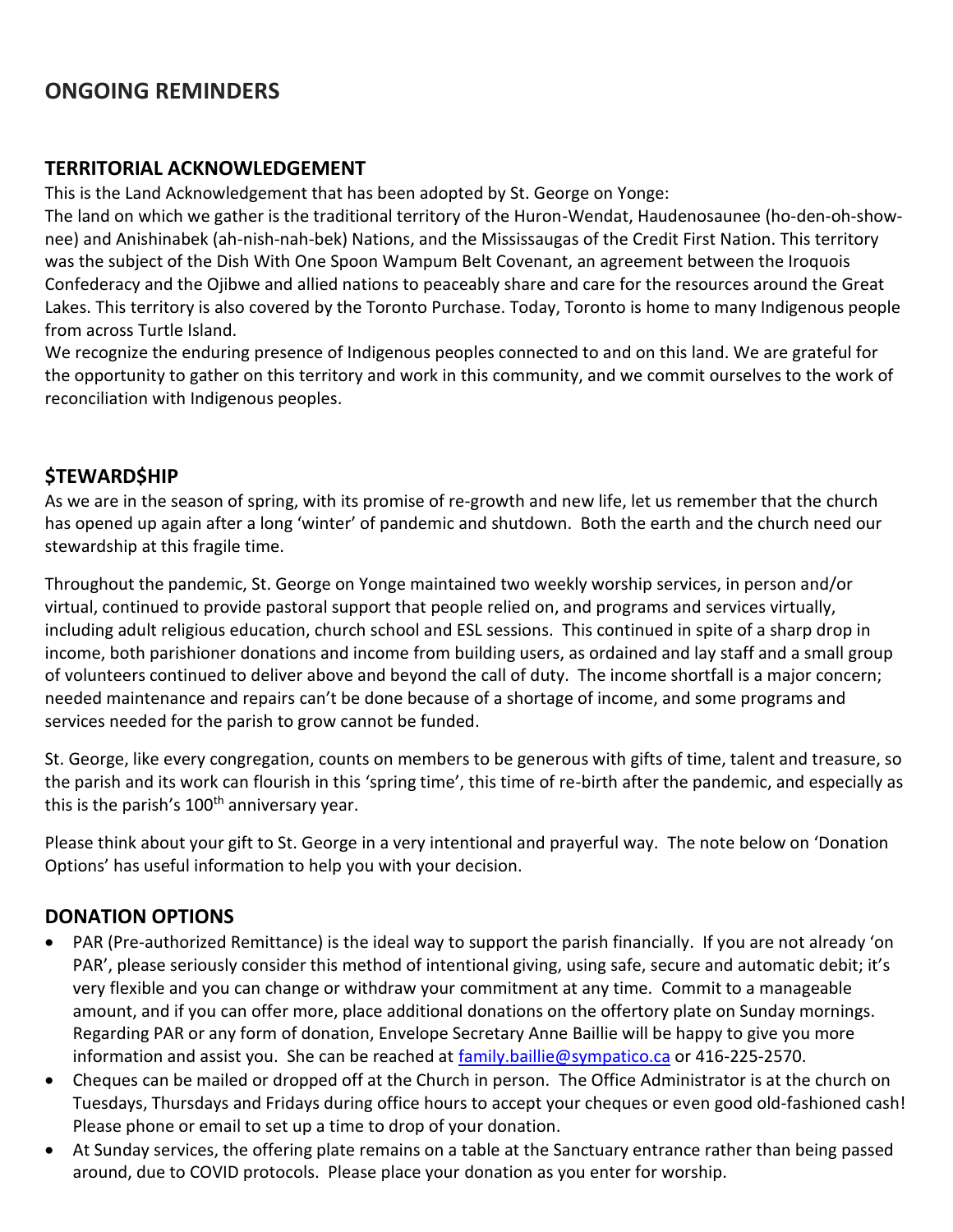• Donations can also be made online with a credit card through CanadaHelps (there is a service charge to the parish, but all donations are gratefully received).



#### **UKRAINIAN RELIEF WORK**

There are many ways to support Ukraine and Ukrainians suffering from an unjust war in their homeland. As we've written in the past, one way is through the Primate's World Relief and Development Fund of the Anglican Church of Canada, at [pwrdf.org/give-today](https://pwrdf.org/pwrdf-supports-bc-floods-with-10000-grant/)

Another avenue is the United Nations Refugee Agency at<https://give.unhcr.ca/>

Many Canadians are donating through the Red Cross at <https://donate.redcross.ca/page/100227/donate/1?locale=en-CA>

This website seems to have other reliable avenues for donating to Ukrainian relief: <https://www.forbes.com/advisor/personal-finance/donate-relief-to-ukraine/>

Please consider helping as you are able.

#### **DONATIONS OF FOOD**



Please remember that the grocery cart in the Narthex is there for donations of non-perishable food. The donations will support the NeighbourLink food bank that helps the needy in Willowdale and the wider North York area as well as our grocery card recipients. Distribution is done once per month. Contributions can be brought to the church and placed in the cart in the narthex to be blessed.

#### **HOW TO BOOK A COVID-19 VACCINE**



#### <https://covid-19.ontario.ca/book-vaccine/>

Vaccines save lives. Let's all do our part. This link is for anyone needing a first or second dose or a booster for those eligible. Thank you.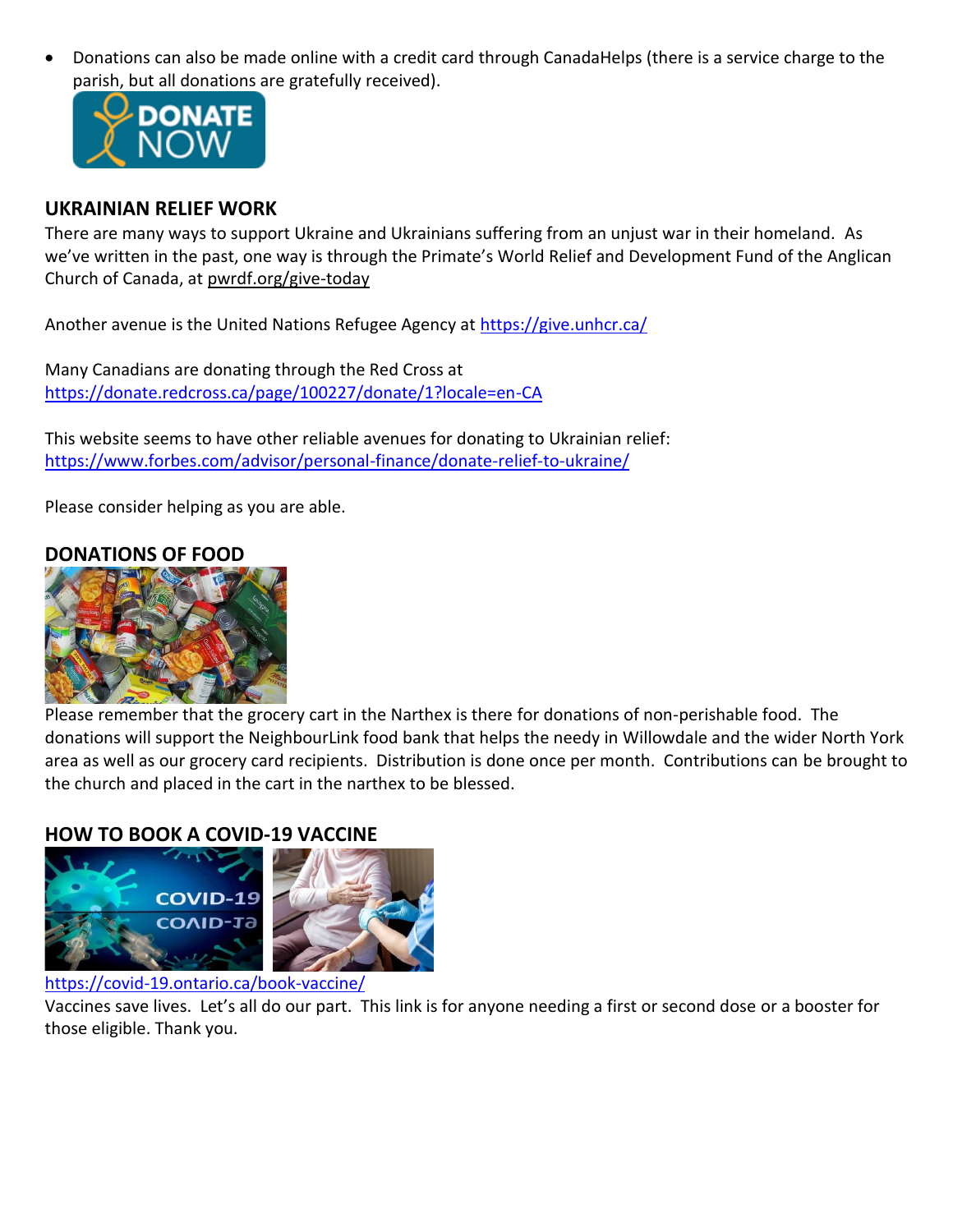## **THANK YOU FOR HELPING TO SAVE GOD'S CREATURES GREAT AND SMALL**



When wearing masks, if you are using disposable ones, please cut the elastic/ribbons before disposing of them properly; some ribbons can simply be pulled free of the mask. Animals, birds, fish, etc. can get caught up in the elastic. Don't forget to cut the plastic rings of can holders too. Please say no to plastic straws… there are many alternatives out there now. And please use reusable bags when possible.

If you have the opportunity to share this message, please do so. The more people we make aware of this, the better off God's creatures may be. Thank you!

#### **NEIGHBOURLINK NORTH YORK VIRTUAL PRAYER MEETINGS**

NeighbourLink North York continues to host virtual prayer meetings at 9pm on Wednesdays. Regardless of your faith or denomination, we would like to invite you to join this global movement. You can attend by clicking this Zoom Link at 9pm: [https://us06web.zoom.us/j/82497465914.](https://us06web.zoom.us/j/82497465914).. Or bookmark the link to our website <https://www.neighbourlink.org/prayforpeace> If you'd like to offer a prayer, read a poem or sing a song you are welcome to do so. All are welcome! We ask that this be a respectful and safe space!

#### **CHURCH CONTACT INFORMATION**

Anyone needing to be at the church from Monday to Saturday must sign in and out of a log book. People must inform Rev. Leonard, the Office Administrator or a Churchwarden, before coming.

#### **OFFICE HOURS**

The Church building is still closed to the public at this time because of COVID. We are checking emails as well as phone messages so please don't hesitate to reach out when needed.

The church phone number is **(416) 225-1922**.

| Office – Kathy Baillie                       | Ext. 501 | office@stgeorgeonyonge.ca         |
|----------------------------------------------|----------|-----------------------------------|
| Rev. Leonard Leader                          | Ext. 515 | leonard.leader@stgeorgeonyonge.ca |
| Michael Leach                                | Ext. 504 |                                   |
| Prayer Requests – Margie Lyttle 416-512-6265 |          | mmlyttle@hotmail.com              |

#### **IMPORTANT LINKS**

For regular updates on COVID-19 from Toronto Public Health, or for updates on the impact of COVID-19 on City services, please visit [www.toronto.ca/covid19.](https://johnfilion.us19.list-manage.com/track/click?u=ba96c30a44c71f2708e8ea8c9&id=1cdcf0ae5d&e=de2c19df00) This link will also connect you to Provincial and Federal information.

For information and updates from the Diocese, please visit [www.toronto.anglican.ca](http://www.toronto.anglican.ca/)

**ANSWER TO Why** do bees have sticky hair? Because they use honeycombs! LOL

#### **EXTRA JOKES OF THE WEEK… for those of you who read to the end!**

I told my doctor I heard buzzing, but she says it's just a bug going around!